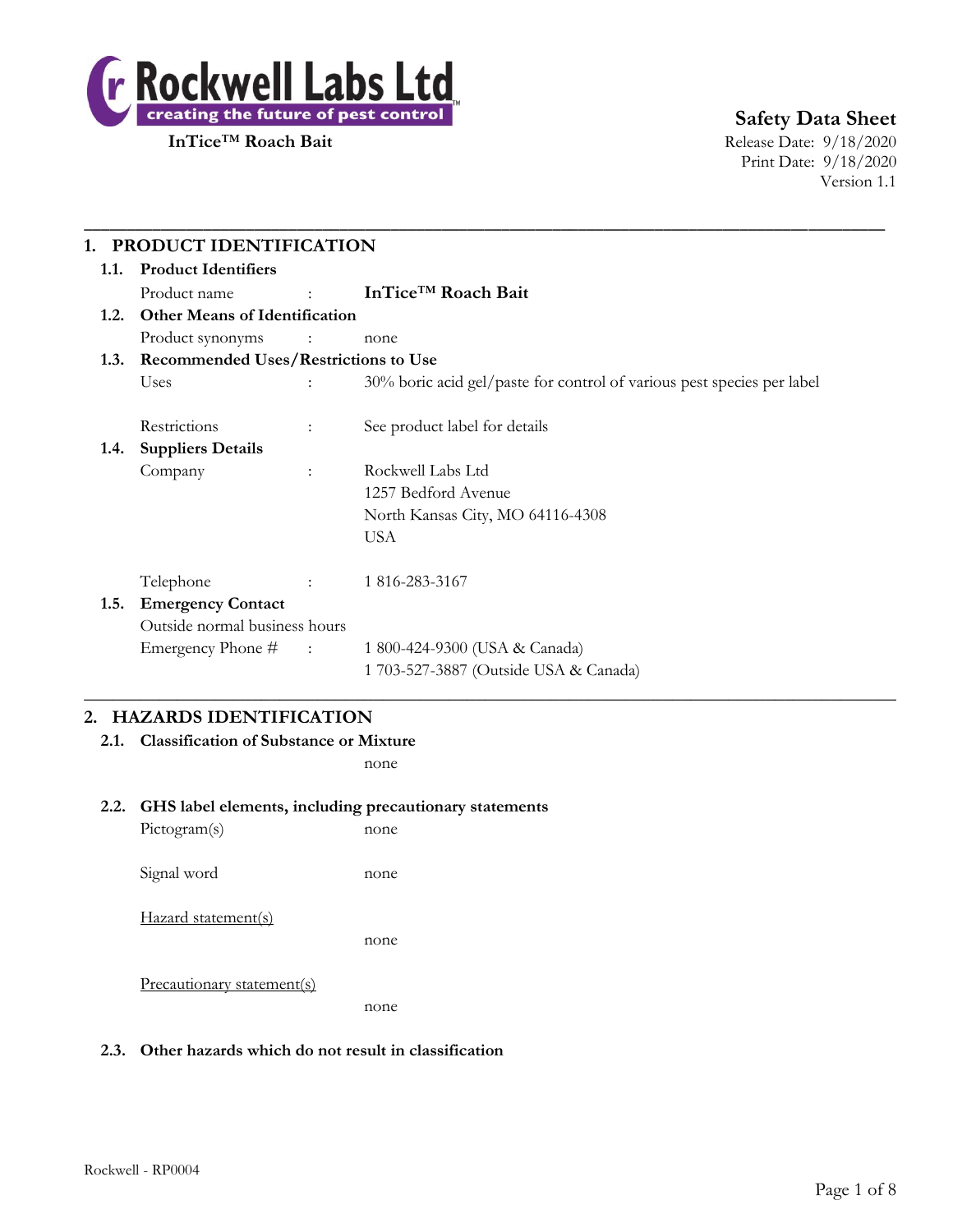

**InTice**™ **Roach Bait** Release Date: 9/18/2020 Print Date: 9/18/2020 Version 1.1

> In animal feeding tests, boric acid has been shown to impair fertility at very high doses. However, decades of occupational exposure in humans have shown no adverse effects associated with this material

# **3. COMPOSITION/INFORMATION ON INGREDIENTS**

### **3.1. Substances**

Not applicable

## **3.2. Mixtures**

Hazardous component(s) or components of note:

| Chemical Identity               | Contains $(\% w/w)$ | CAS-No.          | Hazard Classification |  |
|---------------------------------|---------------------|------------------|-----------------------|--|
| Orthoboric Acid (boric<br>acid) | 30                  | $10043 - 35 - 3$ | none                  |  |

**\_\_\_\_\_\_\_\_\_\_\_\_\_\_\_\_\_\_\_\_\_\_\_\_\_\_\_\_\_\_\_\_\_\_\_\_\_\_\_\_\_\_\_\_\_\_\_\_\_\_\_\_\_\_\_\_\_\_\_\_\_\_\_\_\_\_\_\_\_\_\_\_\_\_**

### **4. FIRST AID MEASURES**

### **4.1. Description of first aid measures**

#### **General advice**

Consult a physician or poison control center. Provide this safety data sheet to medical personnel. Move out of hazardous areas.

#### **If inhaled**

Move person to fresh air. If person is not breathing, call 911 or an ambulance, then give artificial respiration, preferably mouth to mouth if possible. Call a poison control center or doctor for further treatment advice.

### **In case of skin contact**

Take off contaminated clothing. Rinse skin immediately with plenty of water for 15-20 minutes. Call a poison control center or doctor for treatment advice.

#### **In case of eye contact**

Hold eye open and rinse slowly and gently with water for 15-20 minutes. Remove contact lenses, if present, after the first five minutes, then continue rinsing eye. Call a poison control center or doctor for treatment advice.

### **If swallowed**

Call a poison control center or doctor for treatment advice. Have person sip a glass of water if able to swallow. Do not induce vomiting unless told to do so by a poison control center or doctor. Do not give anything by mouth to an unconscious person.

### **4.2. Most important symptoms and effects, both acute and delayed**

Boric acid may cause gastrointestinal discomfort with ingestion of more than an incidental amount.

 $\_$  , and the set of the set of the set of the set of the set of the set of the set of the set of the set of the set of the set of the set of the set of the set of the set of the set of the set of the set of the set of th

**4.3. Indication of any immediate medical attention and special treatment needed, if necessary** None known

# **5. FIRE FIGHTING MEASURES**

### **5.1. Extinguishing media**

Suitable extinguishing media: use water spray, alcohol-resistant foam, dry chemical or carbon dioxide.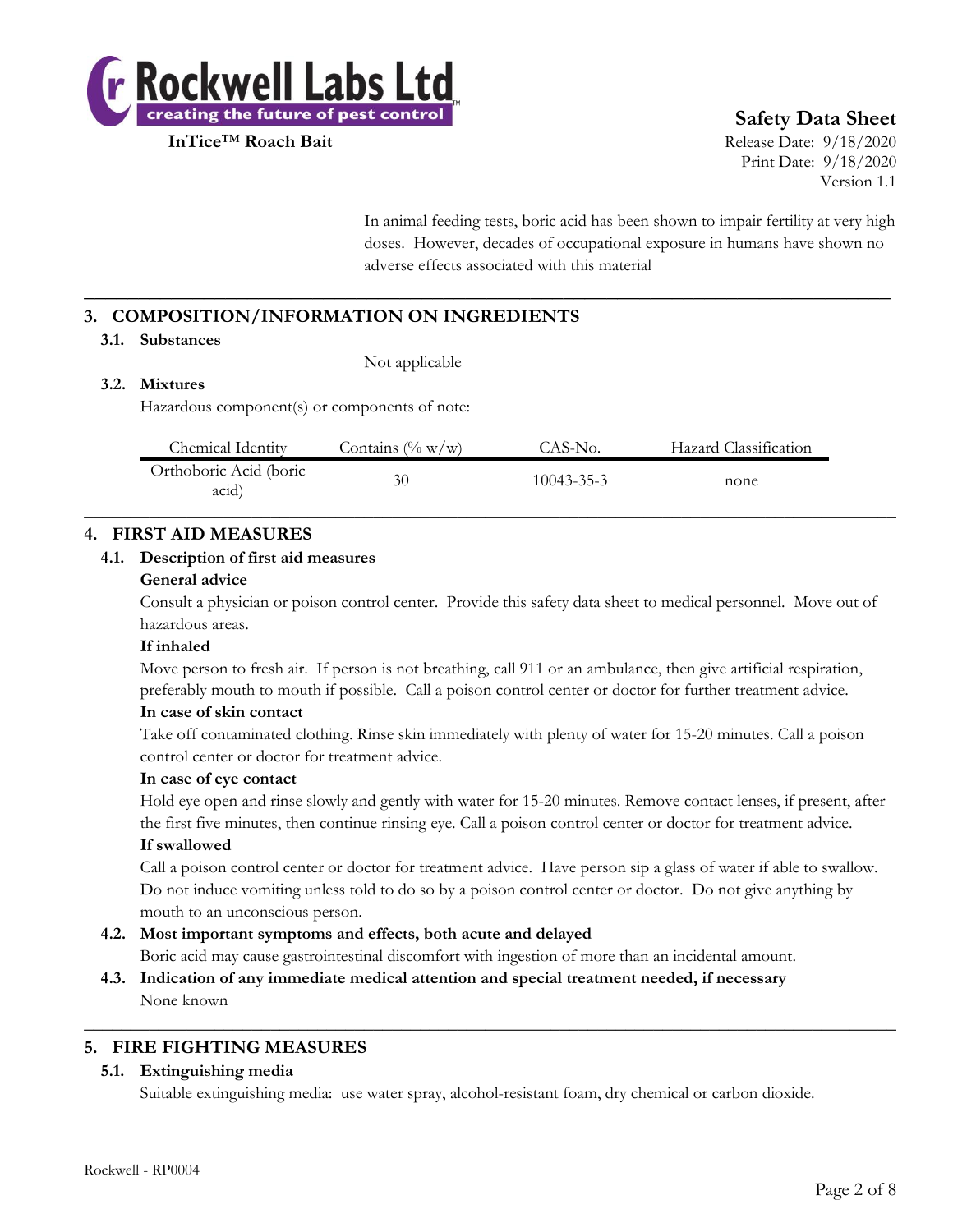

**InTice**™ **Roach Bait** Release Date: 9/18/2020 Print Date: 9/18/2020 Version 1.1

- **5.2. Specific hazards arising from the chemical** Borane/boron oxides. Oxides of carbon, sulfur, and nitrogen.
- **5.3. Special protective equipment and precautions for fire fighters** Wear self contained breathing apparatus for firefighting if deemed necessary. Additional information: none.
- **5.4. Further information** No data available

# **6. ACCIDENTAL RELEASE MEASURES**

**6.1. Personal precautions, protective equipment and emergency procedures** Avoid contact with spilled product and contaminated surfaces. Evacuate personnel to safe areas during emergencies. For safe handling instructions see section 7. For proper PPE see section 8.

 $\_$  , and the set of the set of the set of the set of the set of the set of the set of the set of the set of the set of the set of the set of the set of the set of the set of the set of the set of the set of the set of th

**6.2. Environmental precautions**

Prevent further leakage or spillage if safe to do so. Do not allow release directly to water, to areas where surface water is present or to intertidal areas below the mean high-water mark.

## **6.3. Methods and materials for containment and cleaning up** Wipe up any spilled material and dispose of according to instructions in section 13. Wash contaminated surfaces with soap and water.

 $\_$  , and the set of the set of the set of the set of the set of the set of the set of the set of the set of the set of the set of the set of the set of the set of the set of the set of the set of the set of the set of th

# **7. HANDLING AND STORAGE**

### **7.1. Precautions for safe handling**

Handle in accordance with good industrial hygiene practices. Wash hands before eating, drinking, chewing gum, using tobacco or using the toilet. For additional precautions see section 2.2

### **7.2. Conditions for safe storage, including any incompatibilities**

Store in a dry place. Store in original container. Do not store where children or animals may gain access.  $\_$  , and the set of the set of the set of the set of the set of the set of the set of the set of the set of the set of the set of the set of the set of the set of the set of the set of the set of the set of the set of th

# **8. EXPOSURE CONTROLS/PERSONAL PROTECTION**

### **8.1. Control parameters**

Components with workplace parameters

| Component | $^{\circ}$ AS-No. | Value | Control<br>parameters | Basis |
|-----------|-------------------|-------|-----------------------|-------|
| none      | ------            | ----- | ------                | ----- |

### **8.2. Appropriate engineering controls**

Ensure relevant engineering controls are employed to prevent exceeding threshold values for the listed control parameters in section 8.1.

### **8.3. Individual protection measures, such as personal protective equipment**

In normal use and handling conditions refer to the product label for required PPE. In all other cases the following recommendations would apply.

### **Eye/face protection**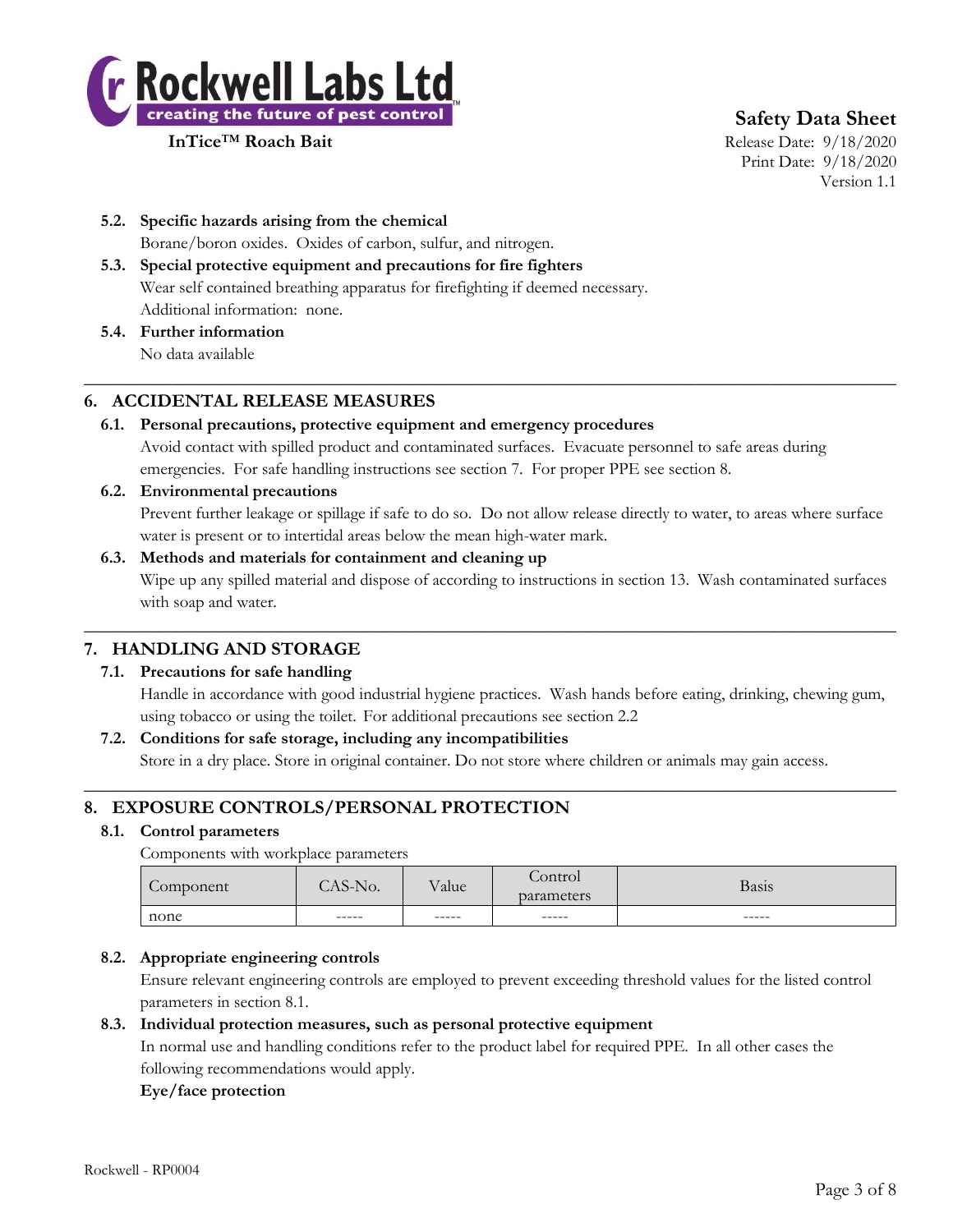

**InTice™ Roach Bait** Release Date: 9/18/2020 Print Date: 9/18/2020 Version 1.1

Safety glasses or other similar eye protection conforming to ANSI Z87.1 standards recommended when handling product.

### **Skin protection**

Chemical resistant nitrile rubber or similarly compatible gloves recommended when handling product. Dispose of contaminated gloves after use in accordance with applicable local and state regulations. Wash exposed skin with soap and water immediately. Wash all contaminated clothing prior to reuse.

 $\_$  , and the set of the set of the set of the set of the set of the set of the set of the set of the set of the set of the set of the set of the set of the set of the set of the set of the set of the set of the set of th

### **Respiratory protection**

Not required under normal use conditions.

### **Thermal hazards**

None known

# **9. PHYSICAL AND CHEMICAL PROPERTIES**

### **9.1. Information on basic physical and chemical properties**

| Appearance;                                      | Opaque golden-yellow paste        |
|--------------------------------------------------|-----------------------------------|
| Odor;                                            | Slight/egg like                   |
| Odor threshold;                                  | No data available                 |
| pH;                                              | 5.8 @ 1% in water (22.0 °C)       |
| Melting point/freezing point;                    | No data available                 |
| Initial boiling point and boiling<br>range;      | No data available                 |
| Flash point;                                     | No data available                 |
| Evaporation rate;                                | No data available                 |
| Flammability (solid, gas);                       | No data available                 |
| Upper/lower flammability or<br>explosive limits; | No data available                 |
| Vapor pressure;                                  | No data available                 |
| Vapor density;                                   | No data available                 |
| Relative density;                                | $1.06$ g/ml                       |
| Solubility;                                      | Partially soluble in water        |
| Partition coefficient: n-<br>octanol/water;      | No data available                 |
| Auto-ignition temperature;                       | No data available                 |
| Decomposition temperature;                       | No data available                 |
| Viscosity;                                       | >20000 cP at 25 °C(Cannon-Fenske) |

#### **9.2. Additional Information**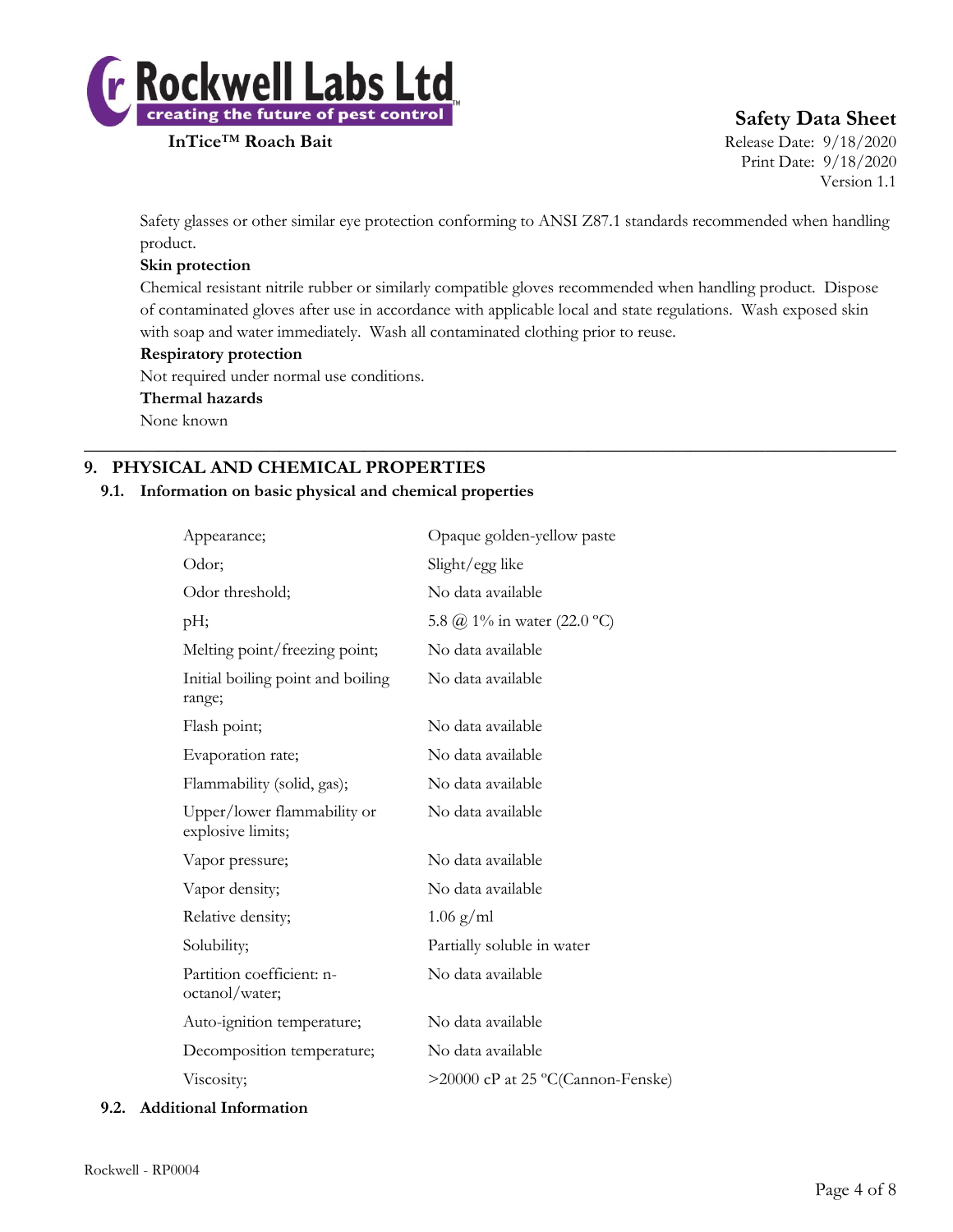

**InTice™ Roach Bait** Release Date: 9/18/2020

**Safety Data Sheet**

Print Date: 9/18/2020 Version 1.1

No data available

# **10. STABILITY AND REACTIVITY**

#### **10.1. Reactivity**

No data available

**10.2. Chemical stability**

Stable under recommended storage conditions.

- **10.3. Possibility of hazardous reactions**
- No data available
- **10.4. Conditions to avoid** Exposure to excessive heat. Avoid temperatures below 32  $\rm{P}F$  (0  $\rm{^{\circ}C})$
- **10.5. Incompatible materials** Strong oxidizing agents. Strong reducing agents.

# **10.6. Hazardous decomposition products**

Other decomposition products – no data available In the event of a fire: see section 5

### **11. TOXICOLOGICAL INFORMATION**

#### **11.1. Information on toxicological effects**

### **Acute Toxicity**

LD50 Oral –  $\text{Rat}$  –  $>$  5000 mg/kg

LD50 Dermal –  $\text{Rat}$  –  $>$  5000 mg/kg

LD50 Inhalation – no data available

**Skin corrosion/irritation**

No data available

### **Serious eye damage/irritation**

No data available

#### **Respiratory or skin sensitization**

Not a known sensitizer

### **Germ cell mutagenicity**

# Not a known mutagen

### **Carcinogenicity**

| IARC:  | No component of this product presents at levels greater than or equal to $0.1\%$ is identified as |
|--------|---------------------------------------------------------------------------------------------------|
|        | probable, possible or confirmed human carcinogen by IARC.                                         |
| ACGIH: | No component of this product presents at levels greater than or equal to $0.1\%$ is identified as |
|        | probable, possible or confirmed human carcinogen by ACGIH.                                        |
| NTP:   | No component of this product presents at levels greater than or equal to $0.1\%$ is identified as |
|        | probable, possible or confirmed human carcinogen by NTP.                                          |
| OSHA:  | No component of this product presents at levels greater than or equal to $0.1\%$ is identified as |
|        | probable, possible or confirmed human carcinogen by OSHA.                                         |

 $\_$  , and the set of the set of the set of the set of the set of the set of the set of the set of the set of the set of the set of the set of the set of the set of the set of the set of the set of the set of the set of th

 $\_$  , and the set of the set of the set of the set of the set of the set of the set of the set of the set of the set of the set of the set of the set of the set of the set of the set of the set of the set of the set of th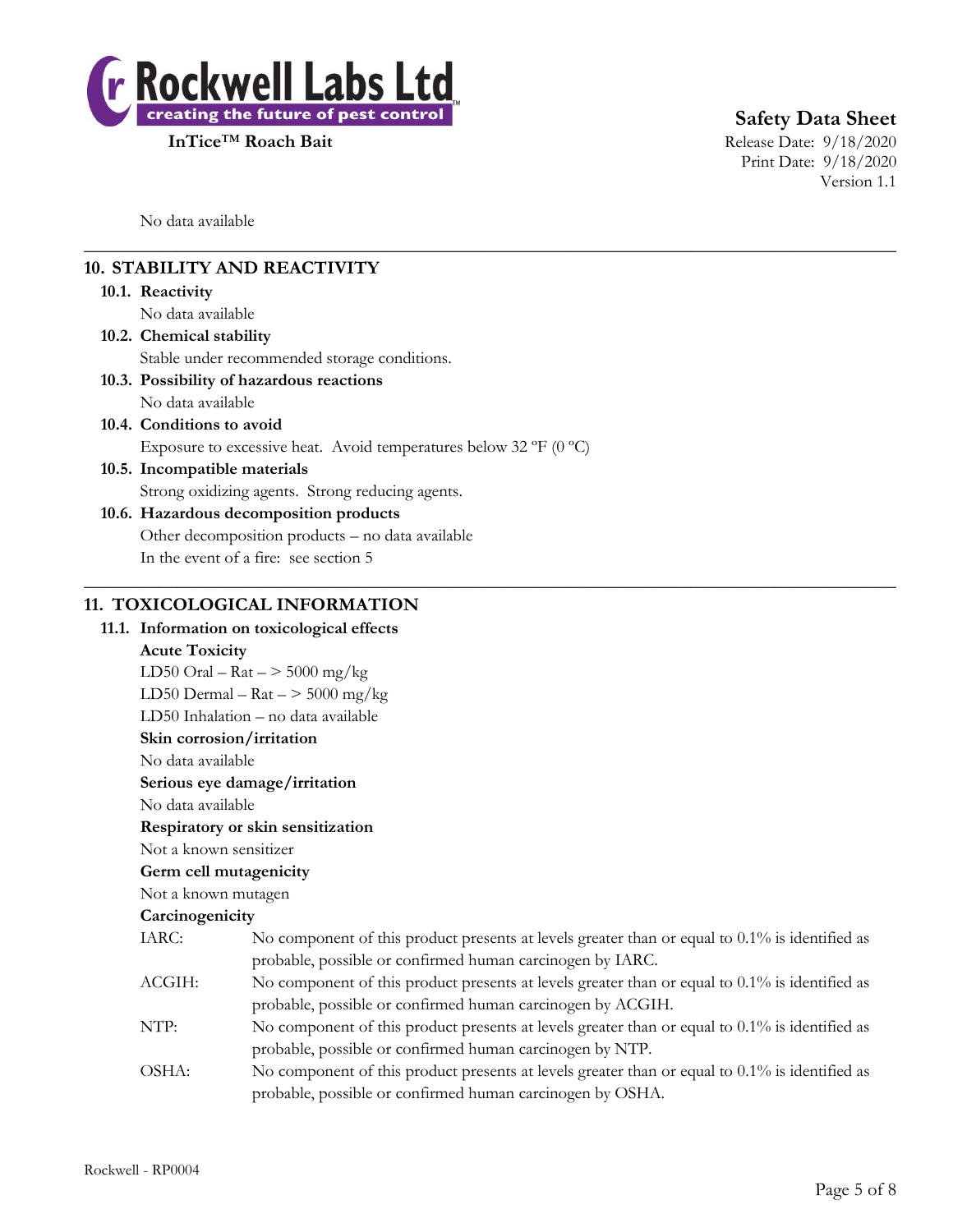

**InTice**™ **Roach Bait** Release Date: 9/18/2020 Print Date: 9/18/2020 Version 1.1

### **Reproductive toxicity**

In animal feeding tests, boric acid has been shown to impair fertility at very high doses. However, decades of occupational exposure in humans have shown no adverse effects associated with this material.

 $\_$  , and the set of the set of the set of the set of the set of the set of the set of the set of the set of the set of the set of the set of the set of the set of the set of the set of the set of the set of the set of th

### **Specific target organ toxicity – single exposure**

No data available

**Specific target organ toxicity – repeated exposure**

No data available

# **Aspiration hazard**

No data available

**11.2. Other information**

No data available

# **12. ECOLOGICAL INFORMATION**

### **12.1. Toxicity**

| 12.2. Persistence and degradability |                   |
|-------------------------------------|-------------------|
| invertebrates                       |                   |
| and other aquatic                   |                   |
| Toxicity to daphnia                 | no data available |
| Toxicity to fish                    | no data available |
|                                     |                   |

No data available

**12.3. Bioaccumulative potential** No data available

**12.4. Mobility in soil** No data available

**12.5. Other adverse effects**

No data available

# **13. DISPOSAL CONSIDERATIONS**

### **13.1. Disposal Methods.**

The best disposal method is to use the quantity product per label directions. If it is necessary to dispose of unused material then follow the label instructions and relevant local, state and federal waste disposal guidelines. Product Disposal:

 $\_$  , and the set of the set of the set of the set of the set of the set of the set of the set of the set of the set of the set of the set of the set of the set of the set of the set of the set of the set of the set of th

Do not contaminate water, food or feed by storage or disposal.

Packaging Disposal:

If empty: Place in trash or offer for recycling if available. If partly filled: Call your local solid waste agency or 1- 800-CLEANUP which is managed as a public-private partnership.

See section 8 for proper PPE and precautionary handling measures.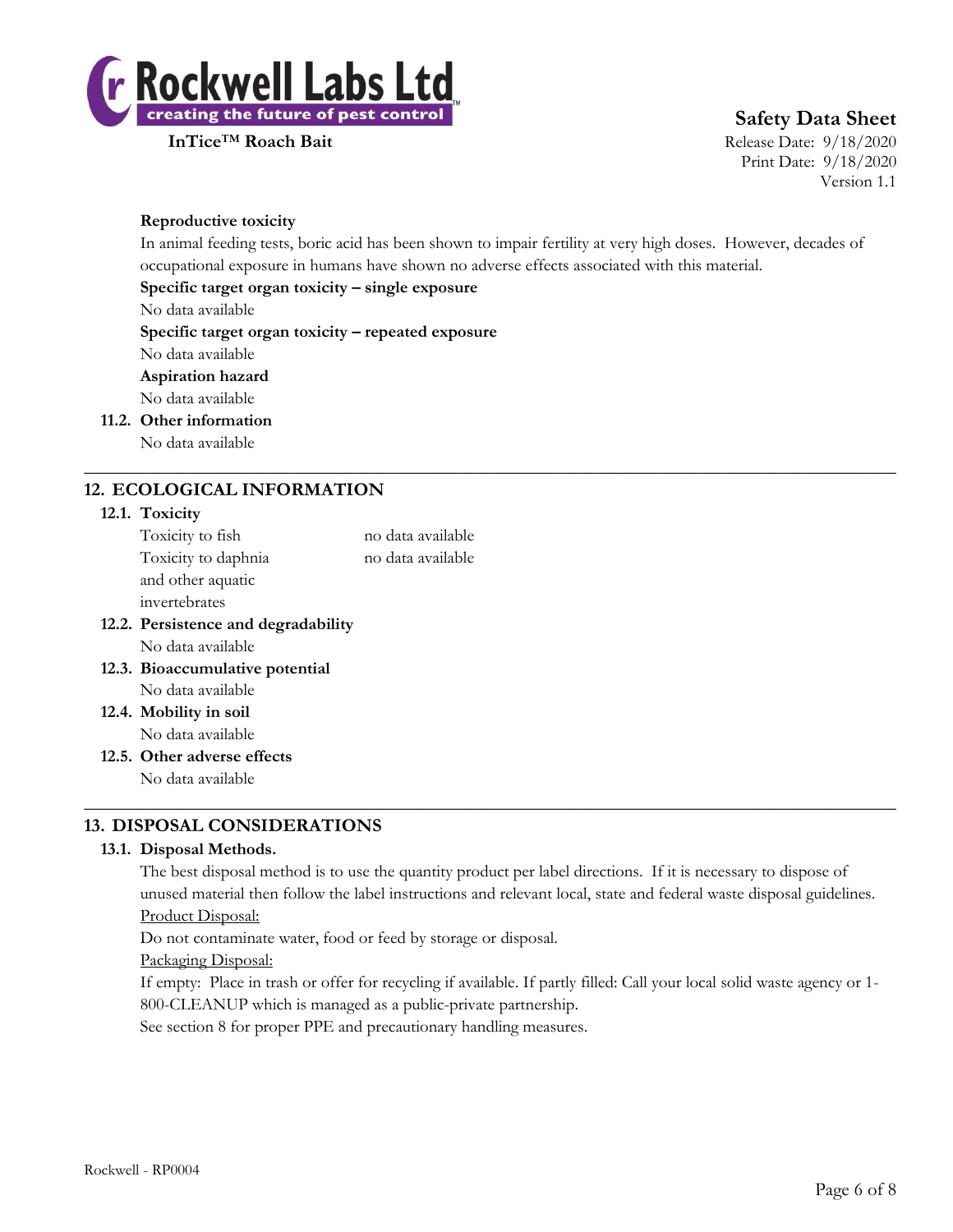

**InTice**™ **Roach Bait** Release Date: 9/18/2020 Print Date: 9/18/2020 Version 1.1

# **14. TRANSPORT INFORMATION DOT** Not dangerous goods **IMDG** Not dangerous goods

**IATA** Not dangerous goods

# **15. REGULATORY INFORMATION**

This chemical is a pesticide product registered by the Environmental Protection Agency and is subject to certain labeling requirements under federal pesticide law. These requirements differ from the classification criteria and hazard information required for safety data sheets, and for workplace labels of non-pesticide chemicals. Following is the hazard information as required on the pesticide label:

 $\_$  , and the set of the set of the set of the set of the set of the set of the set of the set of the set of the set of the set of the set of the set of the set of the set of the set of the set of the set of the set of th

\_\_\_\_\_\_\_\_\_\_\_\_\_\_\_\_\_\_\_\_\_\_\_\_\_\_\_\_\_\_\_\_\_\_\_\_\_\_\_\_\_\_\_\_\_\_\_\_\_\_\_\_\_\_\_\_\_\_\_\_\_\_\_\_\_\_\_\_\_\_\_\_\_\_\_\_\_\_\_\_\_\_\_\_\_\_\_\_\_\_\_\_\_\_

## KEEP OUT OF THE REACH OF CHILDREN

CAUTION

Harmful if swallowed or absorbed through the skin.

Causes eye irritation.

Avoid contact with skin, eyes or clothing.

Wash hands thoroughly with soap and water after use and before eating, drinking, chewing gum, using tobacco or using the toilet.

### **SARA 302 Components**

No chemicals in this material are subject to the reporting requirements of SARA Title III, Section 302.

### **SARA 313 Components**

This material does not contain any chemical components with known CAS numbers that exceed the threshold (De Minimis) reporting levels established by SARA Title III, Section 313.

# **SARA 311/312 Hazards**

None

### **California Proposition 65 Components**

This product does not contain any chemicals known to the state of California to cause cancer, birth defects, or reproductive harm.

## **TSCA**

All components of this product are listed, exempted, or excluded from listing on the U.S. Toxic Substances Control Act chemical substance inventory.